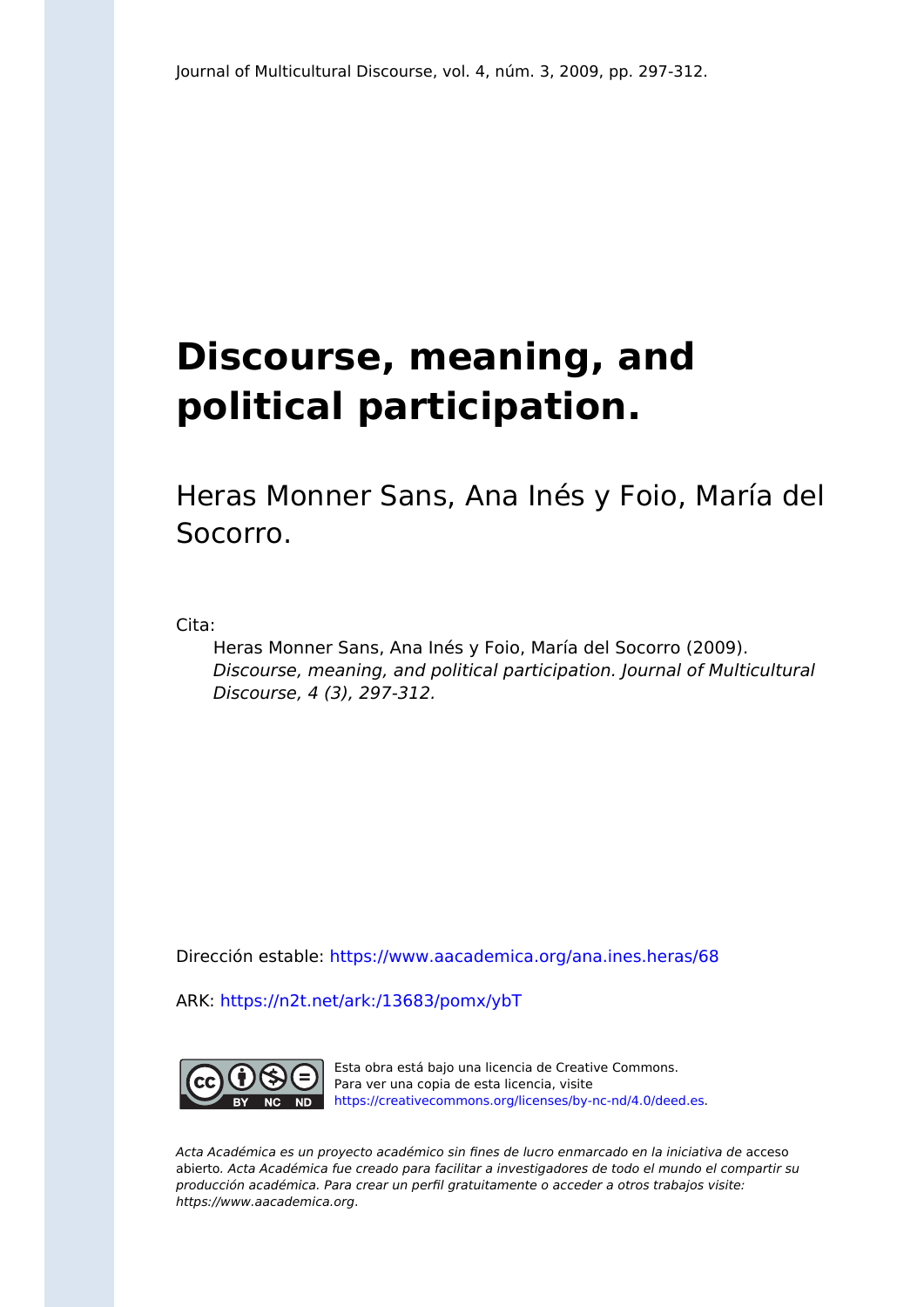# Discourse, meaning, and political participation

Ana Inés Heras Monner Sans<sup>a,b\*</sup> and María del Socorro Foio<sup>c,d</sup>

<sup>a</sup>National Council for Scientific Research; <sup>b</sup>Institute for Social Inclusion and Human Development, Área Investigación; <sup>c</sup>Interdisciplinary Center for Studies of the Territory;<br><sup>d</sup>National University of the Newtheast, Puence Aires National University of the Northeast, Buenos Aires

(Received 3 December 2007; final version received 5 October 2009)

We present an analysis of part of a data-set from a three-year study called 'Work, Development and Diversity' conducted by a network of Argentinean public and private research institutions. We sought to analyze the different ways in which strategic planning for local development, with a participatory approach, had been implemented in four geographic regions of Argentina. In this article we analyze how (1) participants in a given field of practice build strategic discursive actions and orient their interactions guided by their perception of who is included, and in what aspects of the process at stake; (2) participants build discourses that shape what counts as reality. Our analysis shows what happens when participants come together, since they dispute what counts as true, valid or even real, and these disputes can be analyzed through discourse; what may appear to be a linguistic detail is loaded with meaning due to the historical context in which the specific cultural terms are produced (e.g. participant, neighbor, and activist). We also show that in calls for participatory action, any specific community of participants may impose what they determine to be true over the others. When this is achieved, one may say that they have managed to impose a certain simplifying operation over the other participants, thus making it possible for their logic to prevail, and to reduce a certain amount of complexity at play.

Keywords: discourse analysis; participatory policies; meaning construction

## Contextualizing our study

In the recent past in Latin America, strategic planning for local development (LD) has been considered one of those stereotypical '*musts*' that policy makers, government officers, and NGOs should address. Proof of it is the considerable amount of state resources that have been, and currently are, invested in Plans and Programs devoted to support LD policies with a participatory approach. However, an important question remains un-answered, namely whether participatory strategic planning is, indeed, participatory, and who are the social actors called for, and involved in, these processes. Thus, one of the over-arching themes across our threeyear study has been to pose the question about inclusion/exclusion, by asking who is included, and in what aspects of the call for participation, and how is inclusion/ exclusion perceived by participants in each of these situations.

During the 1990s, a process of administrative and political de-centralizing took place at the national state level in Argentina (what has been known as the State

<sup>\*</sup>Corresponding author. Email: aninesheras@fibertel.com.ar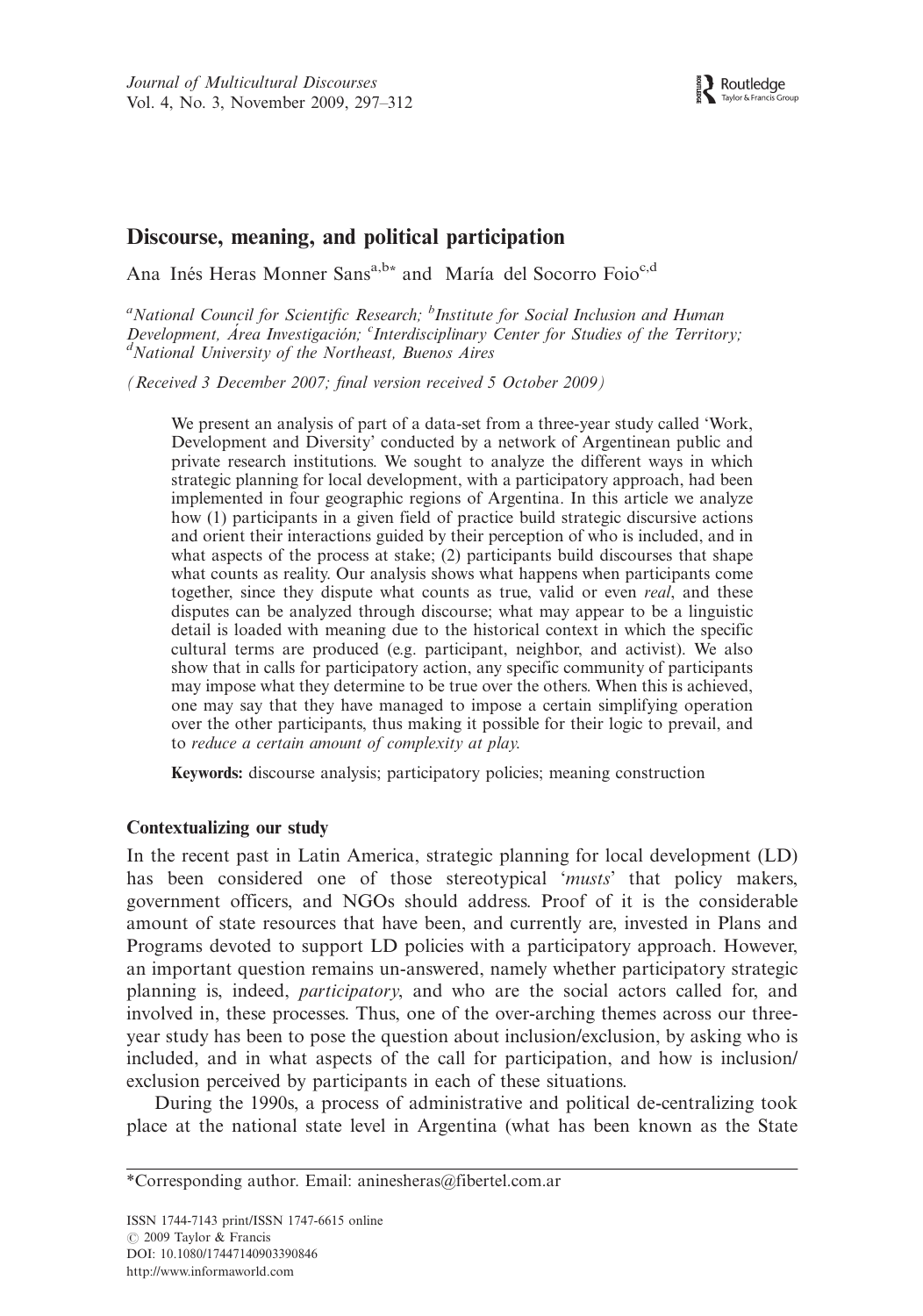Reform) during President Menem's government (1989–1999). A consequence of this process is that the municipal and provincial administrations perform now functions that were not traditionally their responsibility, and they have to do so with limited resources. It was assessed that a state-civil society partnership to conduct governmental actions was needed. This alliance was mostly called by the state, and the state used several different models (e.g. a model known as partnership management, *gestión* asociada, or else, participatory strategic planning, as noted above; for a description of these differences, see Heras Monner Sans, De la Riestra, and Burin in press).

Simultaneously, a theoretical and methodological orientation on these ways of government was being conceptualized as self-sustained development (Di Pietro 2001); as a result, a repertoire of participatory techniques was developed. The underlying assumptions are that LD had to be put at the center of local policy; that strategic planning should be conducted, and that this planning should involve civil society. This orientation toward government is widely known as self-sustained strategic planning for local development.

Related to this way of conceiving government was the imperative that productive diversification be achieved, in particular in municipalities and regions where a monoproductive approach had dominated the economy. It must be noted that traditionally, in Argentina, several geographic regions and provinces based their growth upon mono-productive, extractive economic strategies, oriented toward maximum profit by their owners, and characterized by an authoritarian approach. Examples are the steel industry (Palpalá, Province of Jujuy); the extraction and processing of crude oil in the Patagonia Region (in places such as Cutral Có, Pico Truncado, and Caleta Olivia) and in the North West Region (Gral. Mosconi Province of Salta); the exploitation of cotton in the North East Region (Provinces of Chaco and Formosa), or sugarcane and tobacco plantations in the North West Region (Provinces of Jujuy, Salta, and Tucumán).

However, other types of economic development patterns have coexisted all along, for example, what has been known as Modelo de Desarrollo Autosustentable in Spanish, which is claimed to have been in place at least since 1870 (Barreto 2001). It is characterized as an economic model based on positively integrating the human experience with the environment, and of creating value chains for producing social and economic goods. A core issue underlying this mode of relating to nature and society is that resources are carefully relied upon, that are not depredated or intensively exploited, and that the organizational patterns are less authoritarian among people (Rofman 2003).

It must be also recalled that in 1983, Argentina had restored a democratic way of government, after several years of a cruel, genocide dictatorship that killed thousands of people, and pushed several hundreds of thousand to migrate to other countries. In this context, the wave of strategic planning and local governmental strategies was interpreted, at least in part, as a return to democratic practices, and social and political participatory strategies were at the core of these ways of organizing administrative and governmental policies. Thus, during the past 10 years, whether they were partnership management or participatory strategic planning, these joint state and civil society experiences were systematically supported by the state, so that participatory development actions could be designed and implemented locally, and conformed a line of public policy in itself. These policies sought to become more efficient in local administrative governmental strategies (Smulovitz and Clemente 2004). Political and administrative de-centralizing policies did indeed take place,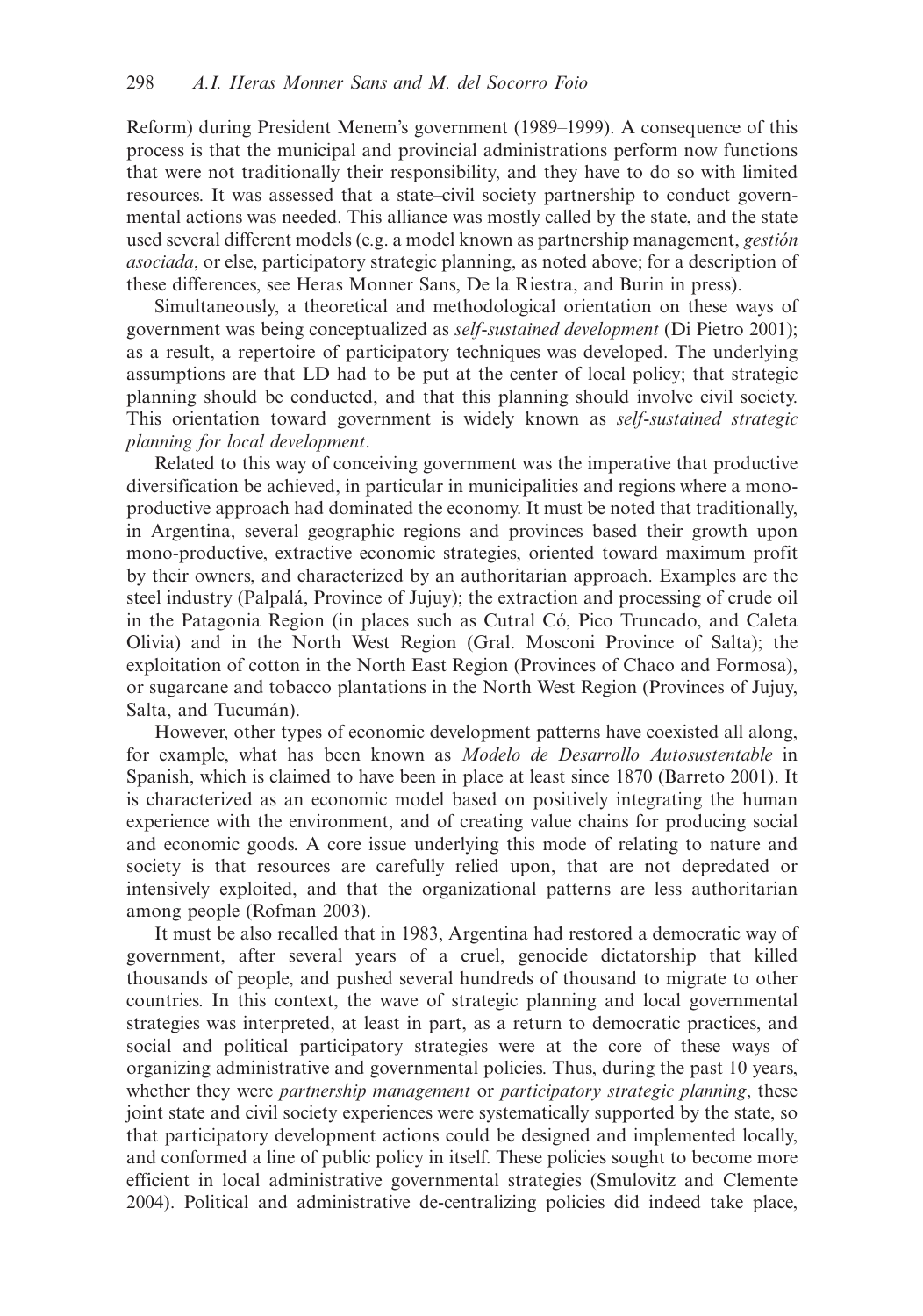and these kinds of orientations have placed a high demand on different levels of the administration (cities, provinces, regional administrative networks, etc.), and have put at the center of discussion new issues, such as what counts as civil society participation, and how is participation to be called upon and achieved (Heras and Burin 2001). However, looking back at recent historical times, specifically during the 1990s, one can identify other patterns in these kinds of LD, strategic planning frameworks (Bertolotto and Clemente 2006). Some scholars (for example, Poggiese 2006) argue that strategic planning is a manipulative political maneuver that empties the very idea of what a direct decision-making and participatory strategy for local government should be. Other studies (for example, the collection of works edited by Heras Monner Sans and Burin 2008) show that when examined in detail, the call for participatory involvement of civil society stands as a cover-up for decision processes that take place somewhere else, and not precisely in the meetings supposedly called upon to do this (see, for example, D´ıaz and Villarreal 2008; Miano and Presman 2008; Pérez and Foio 2008).

#### Presentation of data analysis

Given the context presented in the prior section, our research project sought to identify and analyze the places and social actors that had implemented a participatory strategic planning approach among Argentinean municipalities and regions, describing their recent and past experience, and critically examining their results.<sup>1</sup> Findings from all four regions can be found at [www.trabajoydiversidad.com.](www.trabajoydiversidad.com.ar) [ar](www.trabajoydiversidad.com.ar) and have also been published in Heras Monner Sans and Burin (2008).

In this paper, we present findings from two case studies of two distinctive regions (North East and Central) in order to present two different, yet complementary ways, of understanding analysis of discursive patterns. For the Central Region (City of Buenos Aires) we documented and analyzed direct discourse, that is, face-to-face interactions among participants, in meetings where civil society organizations and state representatives gathered together during 2005, 2006, and 2007. These meetings were taking place due to a political and administrative reform in the City of Buenos Aires, where the 1996 City Constitution created new ways of governing the city (called Communal Government), in line with the strategic participatory planning and form of government. Our analysis shows that participants created and sustained specific speech genre and functions of language (Bahktin 1986; Hymes 1974) from where, and with which, they disputed meaning with others. A key aspect identified was the dispute over who is (and qualifies as) a participant. An ethnographic approach (Rockwell 1987) was used to identify and analyze meetings taking place among civil society and state representatives, during the process of transition from centralized to de-centralized government in the City of Buenos Aires. We assumed that agency, discourse, and social practice are dialectically interrelated (Arendt 1957; Bourdieu 1990; Giddens 1979). In turn, we assumed also that the use of grammar (whether it follows a standard versus a non-standard pattern, and for what purposes, for example); the creation of newly coined terms; the use of space and time in building interaction among participants are all factors that contribute to establishing patterns in discourse (Gumperz 1982a).

For the North East Region we analyzed discourse-based data (i.e. the discourses produced by participants about their actions and perceptions) by documenting and interpreting discursive accounts for several different communities of practice who are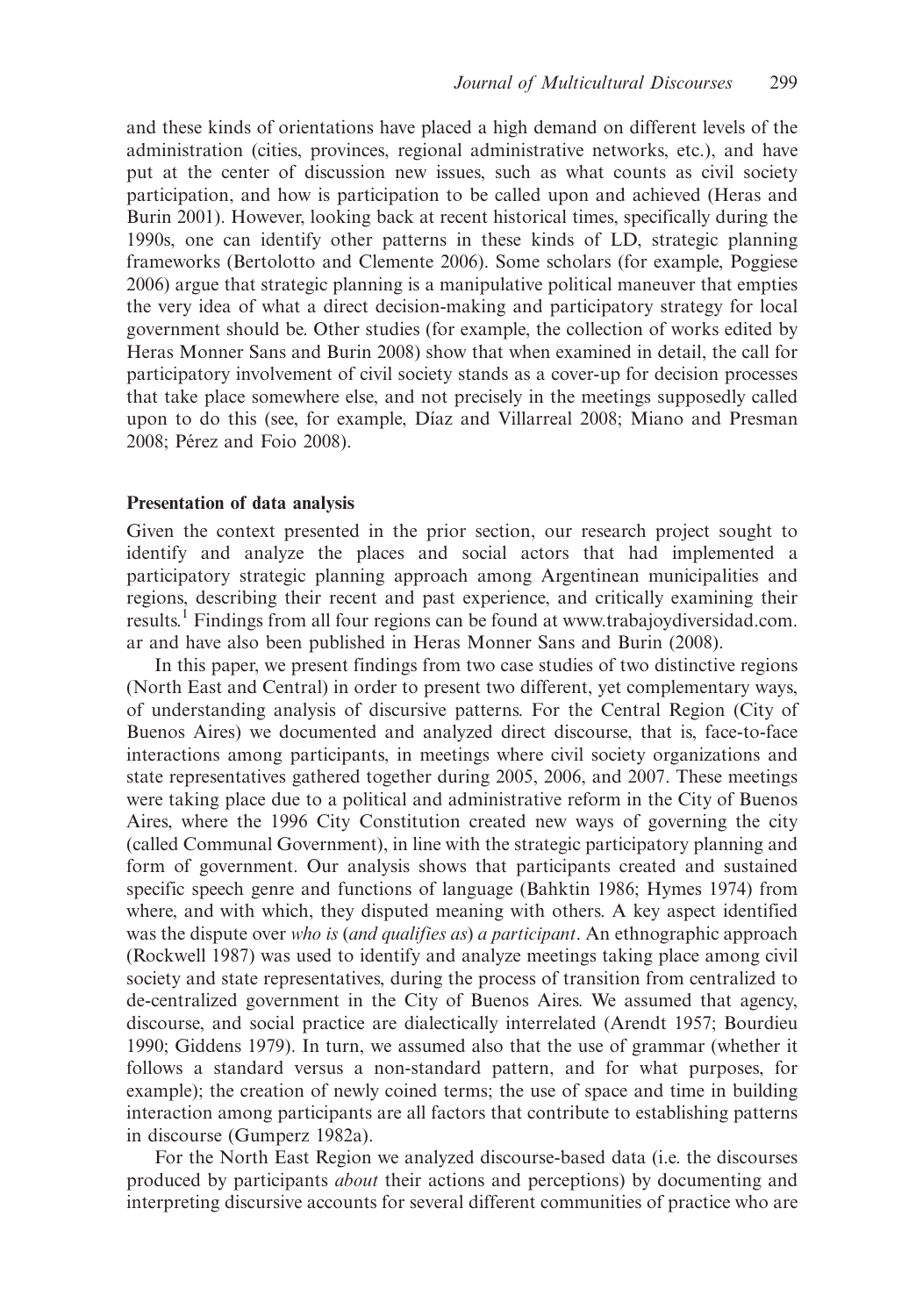participating in LD processes, seeking to understand the ways in which each create and sustain collective imagery and representations of who they are, what they seek to achieve, and how they relate to others participating in the social and political processes under way.<sup>2</sup> We analyzed the several logics of practice at play using Niklas Luhmann's theory to identify inclusion/exclusion processes that defined what counted as LD for the participants in that given space (Luhman 1997, 1998).

We see these as complementary, discursive-based analyses; we present them in the sections that follow.

# Central region. Autonomous City of Buenos Aires' de-centralizing governmental policies

In the City of Buenos Aires a drastic change took place in 1996 when the City Constitution for an Autonomous City State was legislated; additionally, a new form of government (de-centralized in Comunas) was set, oriented by the assumption that smaller districts could (and would) allow for more direct participation of civil society. In this section we first describe briefly what the process of de-centralizing policies (also referred to as 'transition process' by their participants) in the Autonomous City of Buenos Aires entailed; we then turn into an analysis of who is considered a participant and how is this acknowledged in and through discourse.

## Transition process

In 1994, the Argentine Constitution was amended. Among other changes, the City of Buenos Aires was declared autonomous. In 1996, in turn, the City of Buenos Aires called for a City Constitutional Convention in order to pass its own constitution. This new normative framework is considered cutting-edge in that it established direct participatory practices to govern the city; however, some researchers have stated that, even if the written norm is indeed cutting-edge, its implementation is at least delayed, or, worst, will never take place (Des Plats 2006; Rabey and Martínez 2006). As an example, the *Comunas* have not been established for 12 years now, and during the transition process, several difficulties have arisen, for example, that there are contradictions between the City Constitution and other Decrees and Laws regulating the so-called transition process. At the end of year 2006, the *Programa de Transición* officially started. The transition process refers to the ways in which the centralized Buenos Aires city government is being transformed into 'Communal-Based Government,' that is a de-centralized way by which each *Comuna* will elect their Communal Board. A Comuna is an area of the city composed of two to five neighborhoods; there are a total of 15 Comunas (it must be noted that there are approximately 50 neighborhoods in Buenos Aires). Throughout the years 2005–2006, when the limits of each Comuna were being defined, several arguments were held between civil society and governmental representatives on the number of Comunas and their geographic limits. Finally, when an agreement was reached, several participants still disagreed (for example, because each Comuna had to accept a grouping of neighborhoods that traditionally have not networked amongst them).

One of the mechanisms established by Law #1777, and other concurrent Decrees and Regulations (e.g. Decrees #350 and #248) is that all citizens could participate in what the City Executive Chief has called Forums and Participatory Spaces; these norms have also regulated the frequency of the meetings, the ways in which the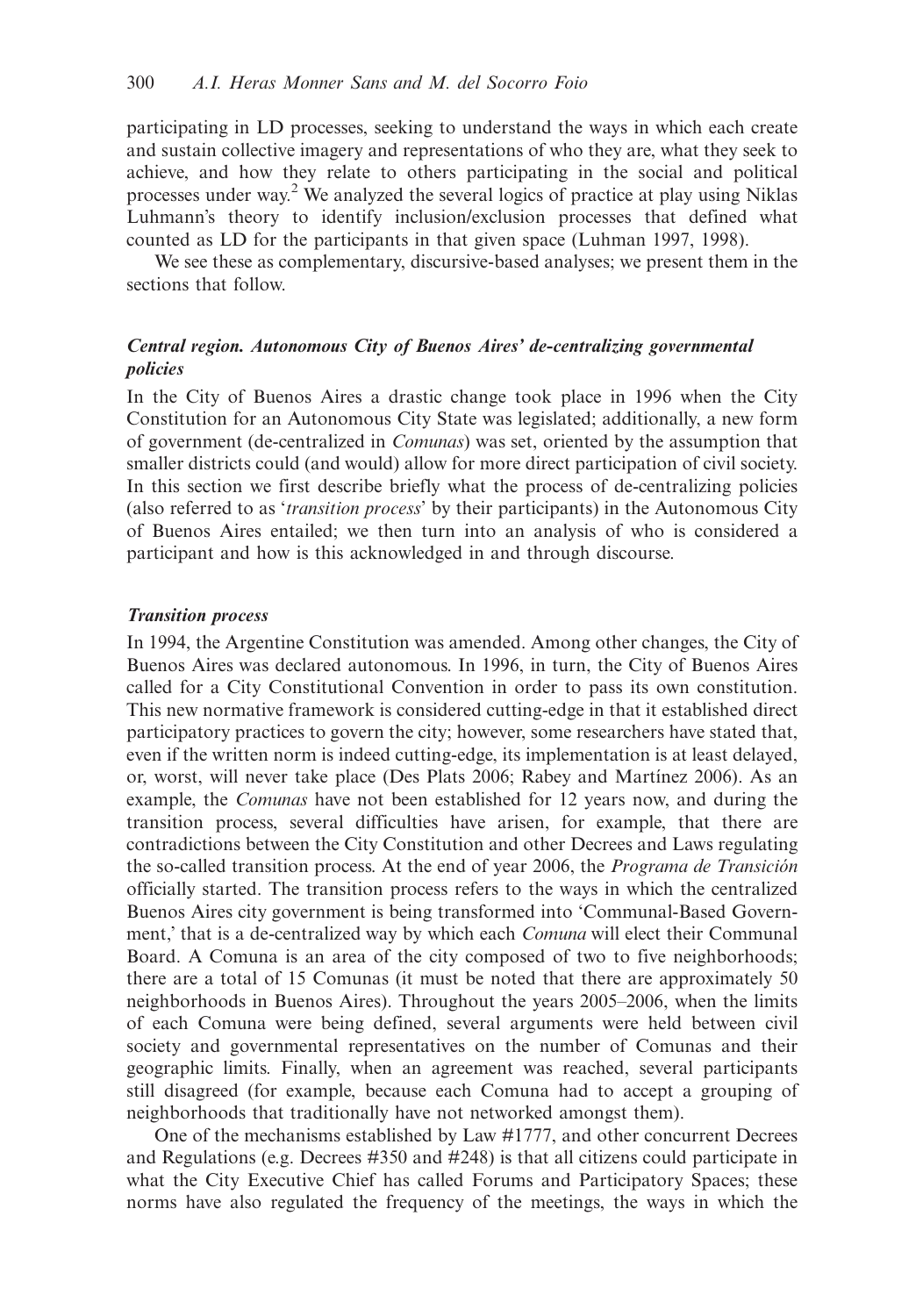meetings should occur, and other related aspects. The fact that the transition has been so closely and specifically regulated by the Ministry of De-Centralization has been resisted, since many a participant, or civil society organization, would not think these are the best ways to invite participatory practices (i.e. to impose participation, and in which specific ways, is contradictory to the concept of participatory democracy itself). It should also be noted that during the 10-year period running from 1996 to 2006, several civil society organizations and individuals had been meeting to discuss these issues, make public statements, and propose lines of action to the government elected and to the different political parties representatives. Moreover, they had been taking action to solve common problems related to their neighborhoods, such as street violence, floods, communal food care for homeless people, and the sort. Thus, these people, organizations, and civil society representatives wanted their participatory history to be acknowledged.

## Research questions and methods

Given the context described above, our research focus was on the ways in which the transition would take place. We conducted ethnographic fieldwork, including participant and non-participant observation, individual and group interviews, and artifact analysis. We also explored our ideas with other researchers and specialists who are studying related social and political phenomena. We constructed fieldwork logs as a team (five of us conducted participant and non-participant observation since 2005; two of those five are still documenting the process). Additionally, our data corpus is composed of other sources, such as newspaper clipping (covering the 19962008 period); normative corpus (laws, decrees, rules, and regulations), archival resources (i.e. bibliographical and related sources, e.g. civil society's organizations' archives), pamphlets, pictures, videos, and photos. We conducted fieldwork in several different phases (e.g. the first phase ran from July 2005 to March 2006; the second phase took place from April to October 2006; another phase took place from November 2006 to June 2007; the fourth phase was extended until July 2008, when elections and change of administration took place). These phases were defined by changes in political events, such as, for example, a change of City Executive Chief (March 2006); the start of the Transition Program (officially set in motion by the newly appointed City Ministry of De-Centralization in November 2007); etc. During April to October 2006 we examined meetings where participants gathered to discuss topics, and plan actions, toward constructing a political agenda that would allow the inclusion of neighbors and civil society in the process of constituting the City De-centralized Governmental System, even if there was not an official program for the transition to Communal Boards in place. We interrogated data from the point of view of who was addressed, by whom, for what, and, thus, we ultimately looked for a preliminary answer to who-how questions (i.e. who is a participant, and how is participation being defined). In what follows we present our analysis of data gathered during phase two (April–October 2006). Data from other phases have been analyzed and presented in other pieces of writing (e.g. Heras Monner Sans, Córdova, and Burin 2007; Heras Monner Sans et al. 2008).

In our analytic process, we identified that PARTICIPANTS was an over-arching category, allowing for several different types of participants to be called so. Thus it also became a focus of our analysis, since we identified that disputes and tensions around who counted as a participant were constantly held. Participants, participation,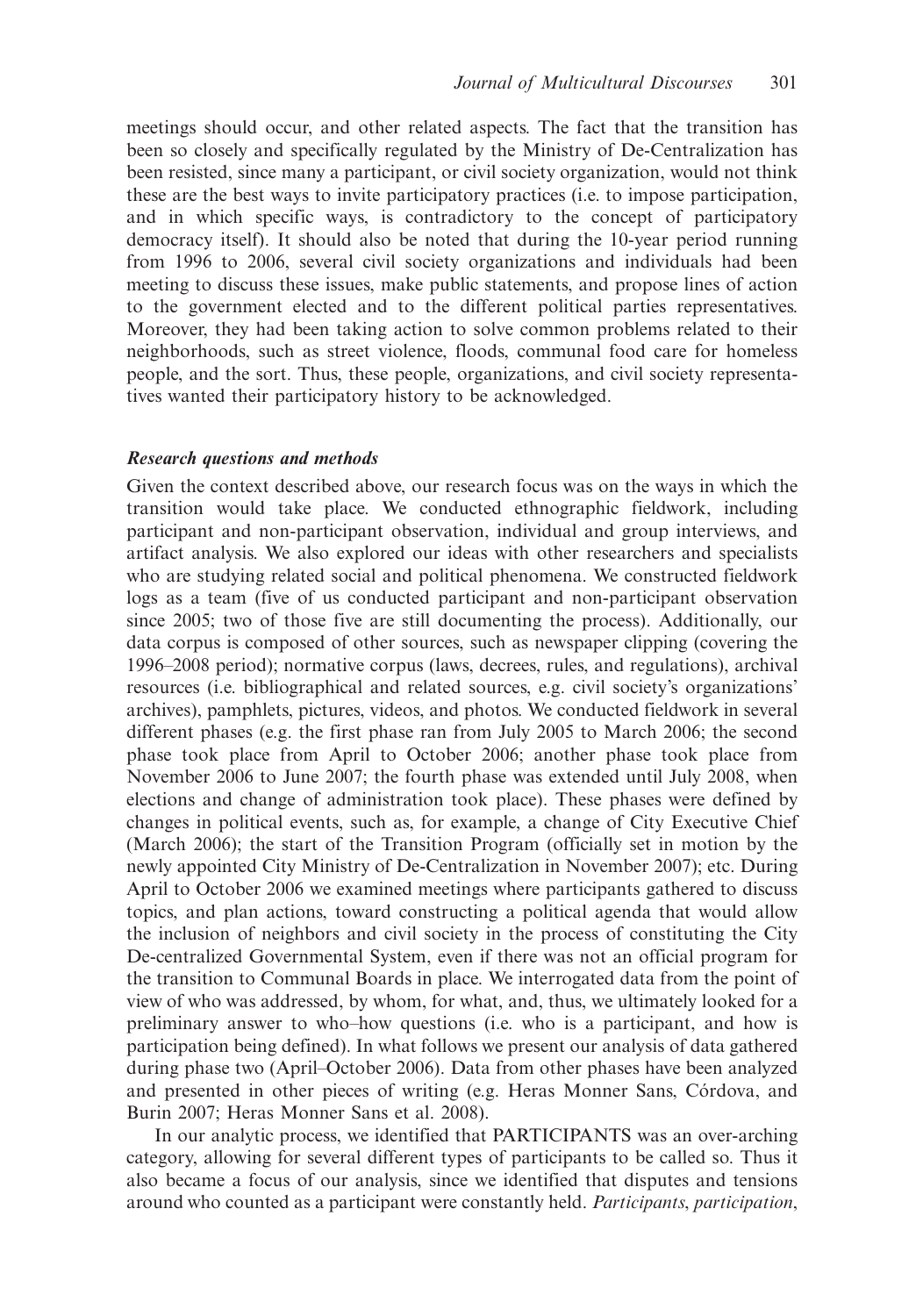participatory, and to participate were terms commonly used by people gathered at the meetings we observed. Thus, we conducted a domain analysis (Spradley 1980) in order to understand webs of cultural meaning around who counted as a participant in the spaces we observed, and what counted as participation. We posed a descriptive and exploratory general question: Are there different definitions of what counts as participating in the spaces/meetings observed for the transition process? Who is a participant in this space? How is language being used to acknowledge participation?

# Domain analysis: who counts as participant

In our research field-notes for the period we closely observed we found recurrently that the terms participant, participation, to participate, and participatory were used. We also identified that several other categories were used as well to refer to participants, as synonyms sometimes, and sometimes to establish distinctions among them:

- . VECINOS and/or VECINAS (neighbors, originally meaning someone who lives close by);
- MILITANTES (activists):
- AMIGOS o AMIGAS (friends);
- . MIEMBROS DE ORGANIZACIONES (members of organizations);
- . ORGANIZACIONES (organizations); and
- . MILITANTES BARRIALES (neighbor activists).

Of these categories, the most frequently used was that of neighbor. We also found that neighbor was used to accomplish several different purposes in interaction, such as:

- . To refer to each other during the meetings, that is, nominal use.
- . To invite people to the meetings, in face-to-face interaction or on the phone (it was also found in leaflets and handouts), that is as a vocative.
- . To refer to themselves in interactions (i.e. self naming, as in 'I am an active, interested neighbor ...' or as in 'we all, neighbors of this city ...'), that is as a qualifying participatory category. Also to refer to themselves and to others when recounting an event publicly in meetings (i.e. as in 'we went to a meeting, us, neighbors, and ...').

We also found that neighbor also had different possible meanings:

- . A person who is not part of any organization (commonly referred to as the 'plain' or 'ordinary' neighbor), and thus lacks knowledge and motivation.
- . Someone who is not motivated enough to participate voluntarily in these social processes, unless something is provided in exchange to them.
- . A person who was not very well informed, and that did not have significant and specific information needed to participate in these meetings and processes, and would, for these reasons, be easily manipulated by politicians.
- . Someone who was a political activist with a known history of participation in a specific geographic area (and whose participation over time could be accounted for by other neighbors).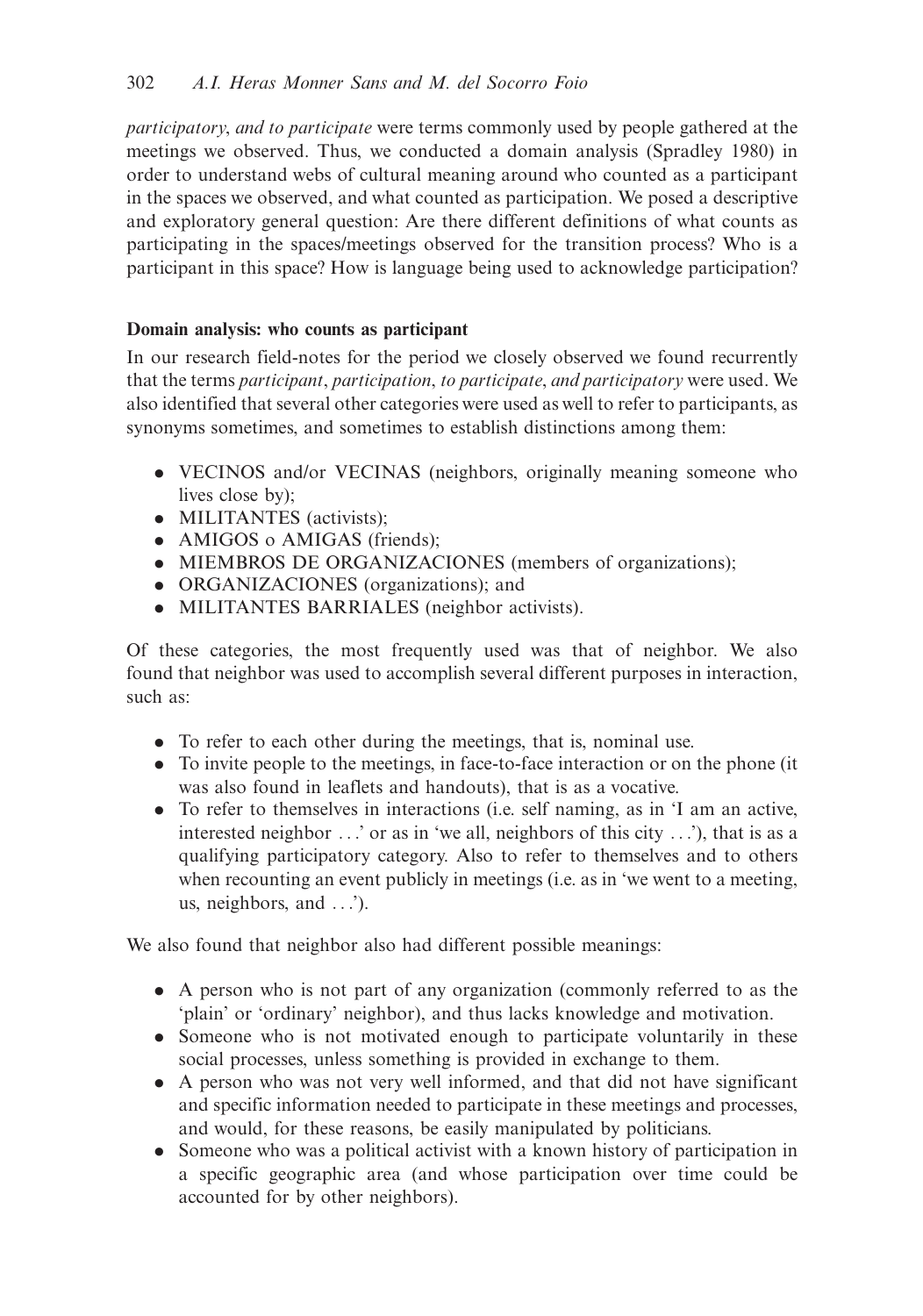. An un-corrupted participant, not interested in power struggles in these spaces, and oriented to the common good.

Taking these meanings and uses of the cultural category VECINOS, we explored meaning constructed and acknowledged by the participants in interaction. In reviewing our data records taking these interpretations into account, we identified contradictory uses of the term that we interpreted as an interactional strategy. For example, sometimes, participants would self-describe themselves as VECINOS yet act as something else (e.g. militant of a political party, taking explicitly a political party stance). As a result, we concluded that there might be a reason for this apparent double-stance, which we related to an effort to differentiate from the 'ordinary political activist' or the 'politician'. In these cases, we observed that neighborhood was a cultural category that served to legitimate their status as uncorrupted, not interested in power struggles in these spaces, and oriented to the common good. The imagery around neighborhood, in these interactions, was anchored in positive traits, associated also with civil society participatory strategies.

These interpretations must be seen in light of the fact that there has been, and continues to be, an on going dispute about who is a legitimate participant of these meetings and of the overall transition process (and later, of the Transition Program), and on what the relationships amongst civil society and political community is. Thus, the fact of finding terms that could stand as appropriate cultural categories to carry out interactions seemed not only important but also needed to construct credible discourse.

The context in which these needs and importance placed on the terms used take meaning is that during the debates over the Law for regulating the Communal Government Process (the one that was finally passed as 1777 Law), a discussion was held about how the wording for *who is a participant* would be written in the Law. Even though it seems a semantic minor fact, it proven to be very important: some political parties, representatives, and community organizations wanted the wording to be ample and to be as most inclusive as possible (e.g. the wording should be close to 'all neighbors and social organizations in any way, shape or form'); others, conversely, wanted the wording to become restrictive and qualified. What ended up being written into the Law was a mix that, indeed, could be interpreted as precluding individual neighbors to participate in Communal Government, since it refers to 'neighbors organized in communal organizations, political parties, civil society groups'. An analysis of the language of the Law and other complementary normative documents provides evidence to support the claim that direct participation of neighbors is not assured, contradicting plainly the more overarching law, that is the City's Constitution (which establishes direct participation as a key, and provides citizens with an ample array of methods to participate, such as becoming part of the Communal Government, passing a plea to conduct a referendum, establishing a petition mechanism to make a specific claim, among others).

In the Communal 1777 Law the only way that a neighbor may become part of the Communal Government is to become part of the Communal Council; yet, in order to do so, they have to belong to an organization. Organizations gathered as the Council could decide to invite individual neighbors to participate ... Therefore, it is left to the voluntary decision of the Communal Council to invite individual neighbors to be a part of it.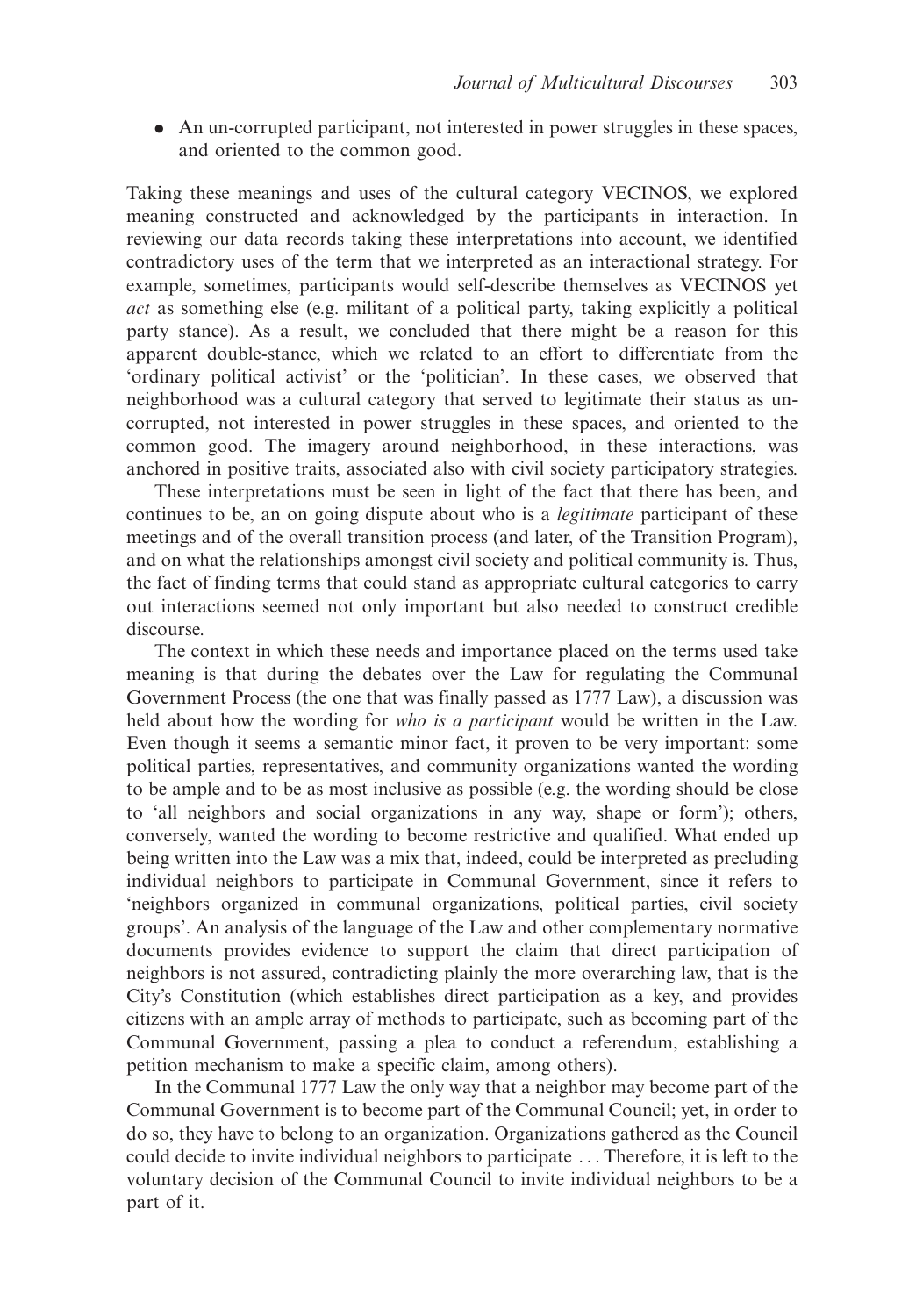To complicate matters more, the language used by some politicians conveyed the idea that each (individual) person, if they so wished, could be a participant in governmental matters, but evidence of normative laws, decrees and regulations, and practice itself, is showing that this is not the case.

Additionally, it should be noted that the Law establishes that the Communal Executive Board is to be elected by vote; this election process is to be performed by the rules applied to national elections, thus making it so that only big political parties may be allowed to present their candidates.

Our analysis of field-notes and other sources also showed that other self-coined terms, or terms coined in specific speech communities (for example, in the political party speech community) were used to refer to who is a participant. It became important to us to uncover these terms since some of them were descriptive, some were pejorative, and some may mean either a description or an insult, depending on the context, intonation and addressee.

Such terms are:

- . 'ROSQUERO', which in the political party jargon means someone who will impose their agenda, even if in doing so may contradict their own ethical openly stated principles.
- . 'PUNTERO', which also comes from the political party jargon to mean someone who is acknowledged as a leader, or as the public relations person.
- . 'REPRESENTATIVES OF THE POPULAR SECTOR', to mean participants who attributed to themselves the capacity of interpreting and understanding disenfranchised groups.

What is important to make visible is that these categories are part of these systems of discourse, thought and action, and are used to create and sustain meaning; these categories, just like the one analyzed before (neighbor) are also used by participants to mean differently according to when, who, and why were used. For example, the word ROSQUERO, even if it has a negative connotation, it can also be used to refer descriptively to the person who is in charge of participating in a sustained form to ensure a certain agenda to be discussed. In this case, ROSQUERO or ROSCA are terms used to mean that participants are acknowledging the negotiating process at stake, which is characteristic of political participation. The same can be said about the word/category REPRESENTATIVES of the POPULAR SECTOR, since it is a term usually loaded with positive, democratic meaning, but can also be used ironically to refer to those people who, in name of the PEOPLE, may seek to advance their personal or political party agenda.

Our conclusion is that when analyzing data from the City of Buenos Aires transition process, discursive patterns, and specifically speech genre and functions of speech, are one of the privileged mechanisms by which a very important political process is taking place.

At a first sight, when observing and documenting these meetings, one is left with the impression that a myriad of insignificant interactions, petty disputes, and nonconducive arguments are at stake. However, closer interpretation of these same data are needed, by two complementary processes, which we showed here as an example with the term neighbor: first identifying the frequency, the possible meaning constructed in interaction, and the functions of speech given to it (e.g. Was it a vocative or a nominative?). Second, by restoring the disputes and the contradictory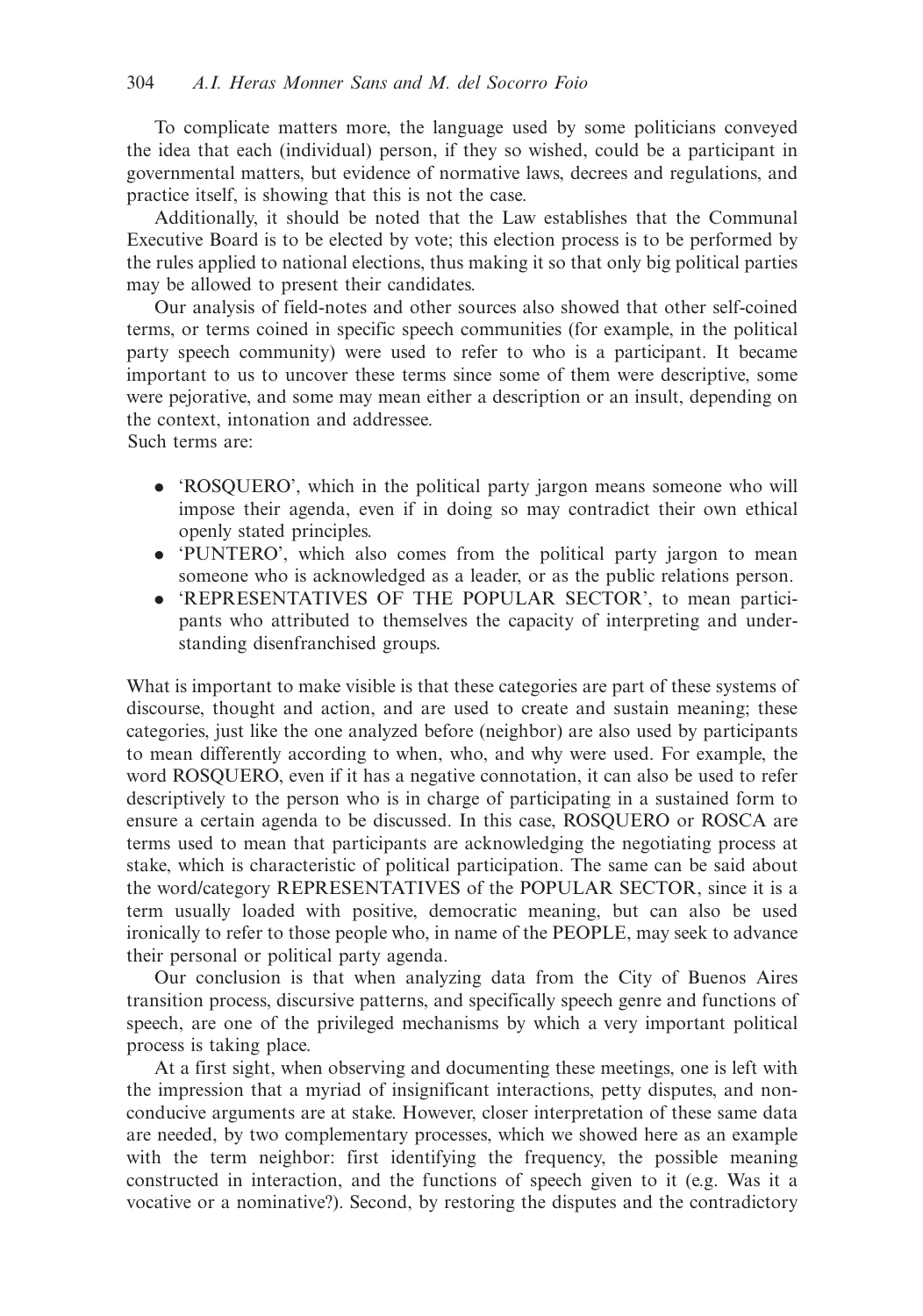uses of the word to the larger context, that of the underlying question of 'who counts as a participant in the communal government'.

Such an analysis may lead us to the texture of political and social participatory experiences. We can state that it is not only words, but it is meaning what is at stake (Bakhtin 1986; Gumperz 1982a, 1982b; Hymes 1974), and that the dispute over meaning is what political participatory processes are made of.

## North East Region. Social inclusion as a code for bridging difference

We now turn to analyzing data from the North East Region. The corpus is composed of interviews, observations, artifacts, and archives. For these data, however, we performed a different type of analysis, focusing on the ways in which discourse was used to create a distinctive field of social practice, namely that of LD.

Through our analysis we identified the different sets of subsystems that are present in this complex field. Our analysis identified veiled procedures by which meaning is generated. We have also identified ways in which the sets of subsystems, and their participants, defined their relevant fields. We have applied Niklas Luhmann's guiding analytic principles on what counts as a system in order to distinguish sets and sub-sets that we have called communities of distinctive discursive practices (Luhmann, 1997, 1998). Luhman defines a system as a closed, meaningmaking field that in turns distinguishes itself from other systems by identifying its differences.

Following this analytic framework we found at least four communities of discursive practice for the process of LD we were seeking to understand as a discursive reality:

- 1. Epistemic Communities.
- 2. Professional Collectives.
- 3. Political Agents.
- 4. Local Communities.

These communities are distinctive in three ways: (1) by their defined social position (e.g. a professional, a civil servant, and community neighbor); (2) by their discursive patterns (i.e. ways of speaking, lexical choices, and genres called upon to construct meaning; (3) by their references to other communities in their speech or accounts (e.g. a participant of the epistemic community may referrer to a participant of the political community, etc.). A detailed explanation of these categories and distinction is to be found in Pérez and Foio (2008).

These communities are also self-acknowledged, that is, they recognize themselves as a group. We analyzed the discourse produced by members of these communities specifically produced in the context of researching about the meaning of LD, Participatory Policies and Inclusive/non-Inclusive actions. We found that there are significant differences in the meaning attributed to what LD means, and to who is a member of this social, political, and economic process.

For the Epistemic Communities, LD is defined as the capacity for subjects to choose a way of living whereby a set of conditions will act upon them (for example, market economy and its logic), but whereby a set of choices is still available. From their perspective there are several participants that interact in constructing the logic that supports LD processes, and non-state agents play a significant role, be those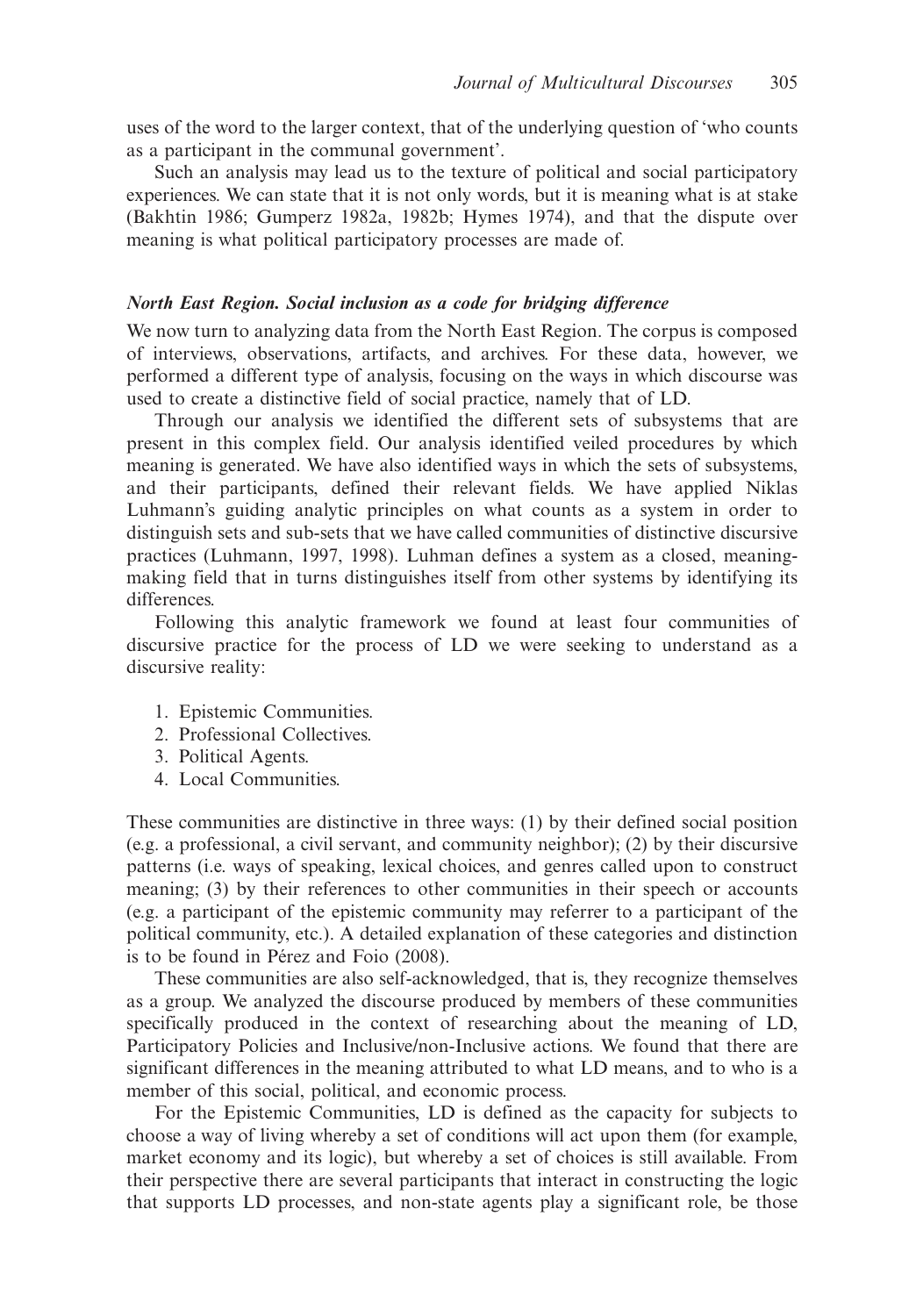NGOs, or others who play an important role in the local economy. From this perspective, LD must manage to coordinate actions at different levels (local, regional, provincial, national, and international), and must be sustained by self-organization over time. For these communities, establishing social networks by more or less freely choosing to participate is crucial.

In contrast and contradiction with the Epistemic Communities, the Professional Collectives (who are local civil servants in their majority) are guided by the logic of state-practice, oriented toward implementing the different Social Programs that are mandated by the state. Specifically, several nationally ran Social Programs are implemented at the local level in order to alleviate situations of extreme poverty. From this perspective, LD does not rest, as for the Epistemic Communities, on freely or willingly associating resources and ideas with one another. Contrastively, it is based on the idea of making Social Programs 'happen' and be effective, knowingly that these resources are not to generate sustained employment or different living conditions, but are a day-to-day resource aimed at reducing poverty. If establishing networks is one of the distinguishing traits identified in the discourse of the Epistemic Communities, it is not to be found in the discourse of the Professional Collectives. These civil servants attribute no associative capacity to beneficiaries of the Social Policies and Programs.

Political Agents' actions are conditioned by the logic of the national Social Programs and Policies. Since they are part of the administration at the local level, they cannot turn their back toward these policy lines; however, their participation in these nationally designed mechanisms is not chosen but imposed by them. Their views of what counts as LD is thus mediated heavily by the fact that they have to implement policies that they have not designed. A by-product of being in such position has been, however, the fact that they are calling for action at the local level, in particular toward Strategic Planning, mounting their call on part of the messages communicated by the National Government: 'work culture', 'inclusion', 'learning', etc. These Agents prioritize these values for their local discourse toward generating LD, and attribute any potential failure to the fact that the National Government does not allow any leeway for local policies to emerge. They identify clearly that participation occurs at the local scene but they refer to it as being always done by the same people or organizations over time.

Local Communities in turn do not seem to have a clear understanding, nor do they identify distinctively what may LD Programs or Plans be, or have to do with their everyday practices. Instead, their discourse is centered on demands for inclusion and participation in the labor market, the culture associated with employment, and schooling. These are seen as opportunities to better their income and to include themselves in the logic of social mobility. Their discourse is built around highlighting the importance of community links, associative strategies, and pointing to the contradictions between the logic of market economy and of LD, community-based logic. Their discourse also points to the fact that participating in community or local planning is reserved to organizations that, in turn, respond to the 'client' logic. They highlight this fact as a contradiction in that not all strategic, community and localoriented planning is necessarily open, but is closed to some who agree to participate within certain parameters.

Complementary, an analysis of each of the discourses as subsystems allows us to point to the importance of identifying the basic characteristics underlying each of the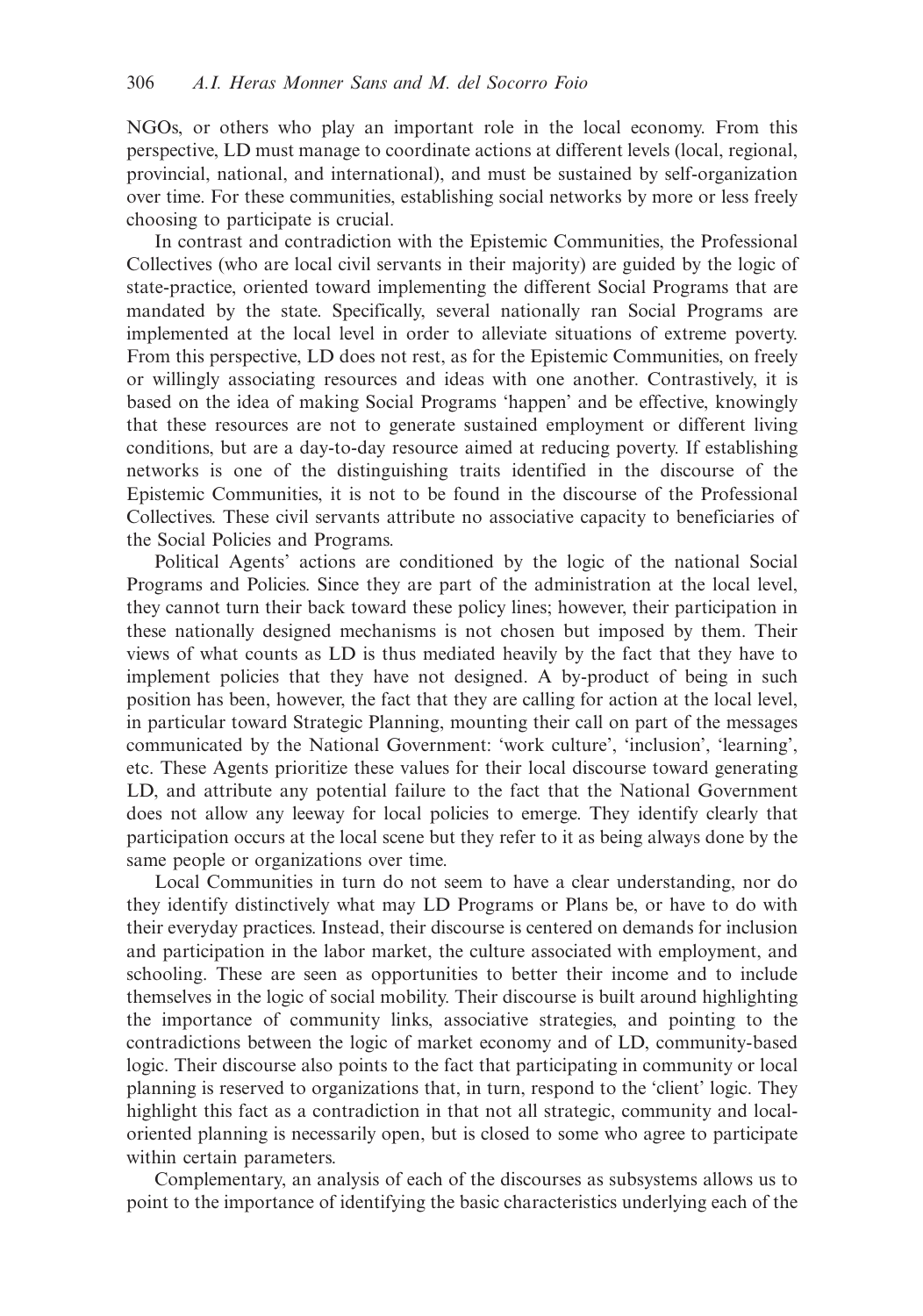subsystems identified. In our data, the basic traits identifying each of them can be summarized as:

- 1. For the Epistemic Communities, strategic planning is relevant, and so is also social participation, since they orient their action toward bridging globalization and LD, seeking to integrate the market economy logic with that of LD and community integration (establishing this integration as their chosen area of action).
- 2. For the Professional Collective, a crucial distinction is made amongst those who are actively seeking to integrate themselves to the logic of employment and learning, and those who are oriented to being supported by state subsidiary funds. Their choice is to support those who are active in seeking their inclusion, and not those who orient themselves to welfare funds (their chosen area of action is that of stable employment and ongoing learning processes).
- 3. Political Agents orient their action towards local autonomy, seeking to participate at the decision table of economic resources and state power. For them, the dispute over national/local resources is crucial.
- 4. Local Communities in turn orient their area of interest and action toward opportunities for accessing school and income.

From this perspective, we have identified that each of the subsystems is orienting their action toward a distinct social, political and economic area, and that the codes by which they make meaning are not necessarily shared. For each of these subsystems, there's a difference in what counts as 'inclusion' or 'exclusion', since their perceived area of interest is different. However, what is also observed is that these logics seem to interact in a complementary way, establishing consensus as to the ways in which these several different perspectives should not exclude any of the subsystems. What is common to all perspectives is that all of them seek for a way for being included, and that there are several mechanisms by which this inclusion process is being reproduced, as it is seen by participants of each of the subsystems.

As analysts of this situation, we posed questions such as 'What is LD?', 'How is it perceived?' and 'What counts as such for each of the subsystems identified?' In following through the analysis of how participants of the different subsystems are to respond to these questions, we also found that there are veiled, tacit, non-explicitly enunciated statements, for were they made explicit, the risk is that conflictive perspectives may arise. If these conflictive perspectives arose, instead of making it possible to support the discourse of 'inclusion' and 'belonging', the more evident mechanisms of exclusion and power struggles would be in the open. It is known, for example, that LD may not constitute a real option for several regions in Argentina to become included in the market (global) economy, since the ways by which the global economy works may not be controllable by local communities at all. Therefore, welfare and Social Programs become functional since they absorb populations that would otherwise become totally excluded. In turn, these Programs become ways by which their recipients find reasons to continue to be 'included'. They perceive that their inclusion through these Plans or Programs allows them to not become totally excluded. However, a veiled or tacit statement is that there are no real, active Employment/Income Policies at work, nor locally or nationally, and thus, their inclusion to what they expect to participate in (full employment, for example) will not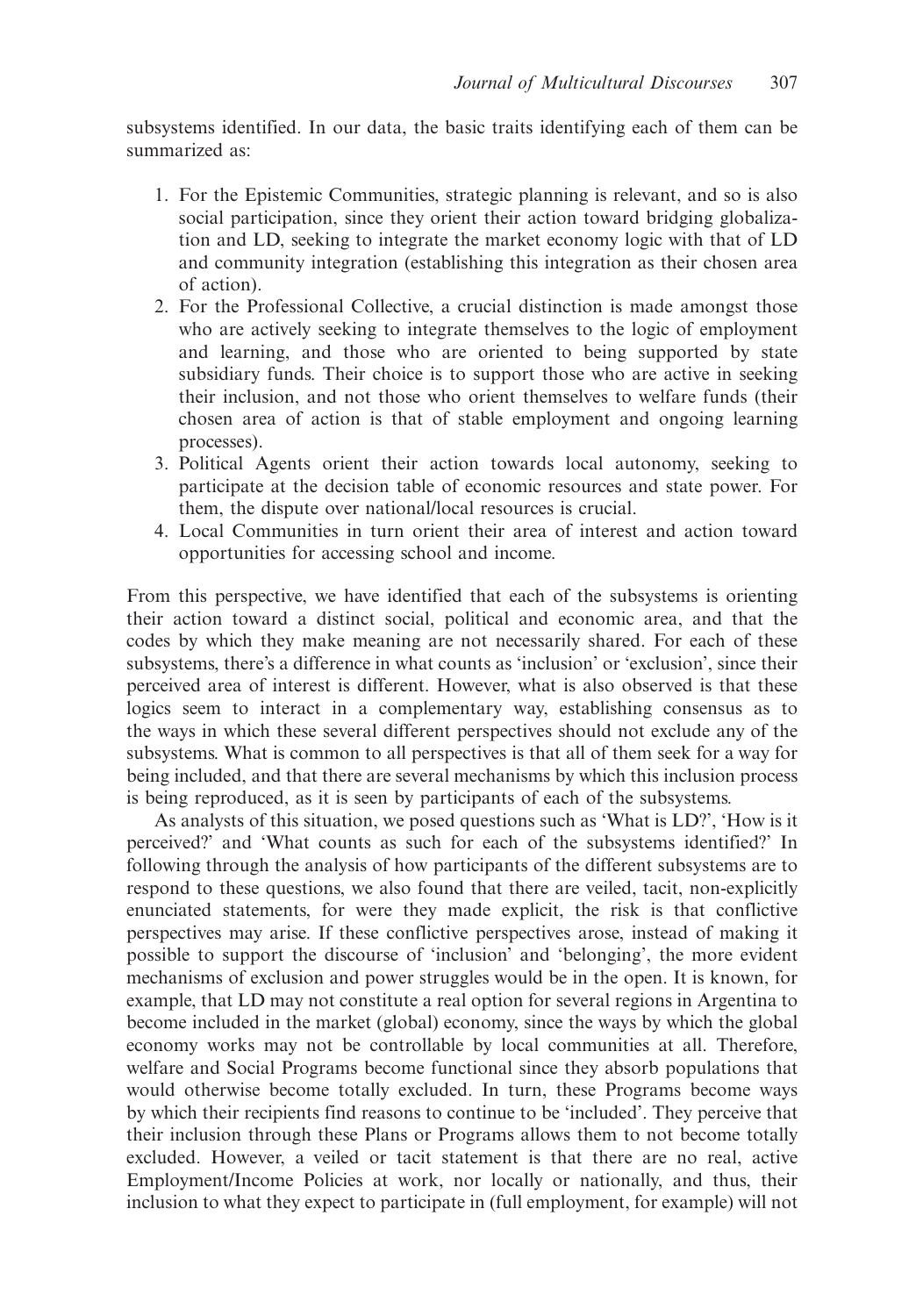occur. Implicitly, there seems to be a tacit agreement among all these subsystems in that any individual who seeks to fully participate may be able to achieve full inclusion.

# Discussion and conclusions

Our data corpora and combined analyses allow us to discuss some issues related to participation, creation of meaning, and disputes over what counts as LD. Our basic theoretical assumption is that there are semiotic mediations from where we all (as human subjects) construct representations and imagery about our social experience. We claim that all human subjects act taking these representations and realities into account, and that these realities are recreated and sustained by two concurrent processes, namely one based on the face-to-face interactions, and another one based on producing and reproducing discourse as ideology. We call these two concurrent processes a semiotic capacity based on the work of Mandoki (2006) and Tannen (1989), who have shown how us, humans, use several different resources to produce discursive accounts in and of our lives, based on oral and written words, as well as on kinetic, proxemic, ornamental signs, and systems of signs. Thus, face-to-face interactions, as well as perception of these interactions, create social realities in which participants of any situation display their everyday lives, and strategically interpret their past and orient their actions toward the future.

Additionally, we assume that cultural and social representations are produced and sustained by communicative action, that is, in interaction, and as such, communication is the process by which shared interpretations are made possible by any given community of practice/ideas. It is to be noted, however, that socially shared representations and interpretive frameworks support and constrain specific interpretations of life; frame clashes are to occur when/whether different communities share the same space (Agar 1994; Jodelet and Guerrero Tapia 2000; Shi-xu 1997, 2005).

Everyday discourse is also based on the fact that it does not make explicit its own locus of generation. A certain veiled origin is thus attributed to discourse and as such, the specific ways in which meaning is created tends to remain tacit. It is in this sense that we assume that there are frameworks or contexts created by our discursive practices, which, in turn, provide meaning to our actions, and engender (make possible) specific actions, ways of acting and perceiving, and realities on their own, without necessarily making it explicit. Following this line of thought, one can support the premise that social imagery, discursive practices and interactions, become available to participants of any given community, since they are identified as resources and/or as ways of understanding the world.

In communities where members recognize themselves as such, a specific, contextualized common system of practice and beliefs is at the core of shared interaction, and becomes credible, not to be questioned because it achieves an ordinary (natural) status, most of the time. Once this ordinary and given for granted status is achieved, members of the community do not need to make it explicit, and thus, this set of shared knowledge becomes part of what counts as reality. It is also in this respect that at certain points, veiled or un spoken shared systems of beliefs need to be made explicit; it is also in this respect that social interaction among members of different communities, at some points, do not make these veiled shared systems explicit, yet they impose them over others.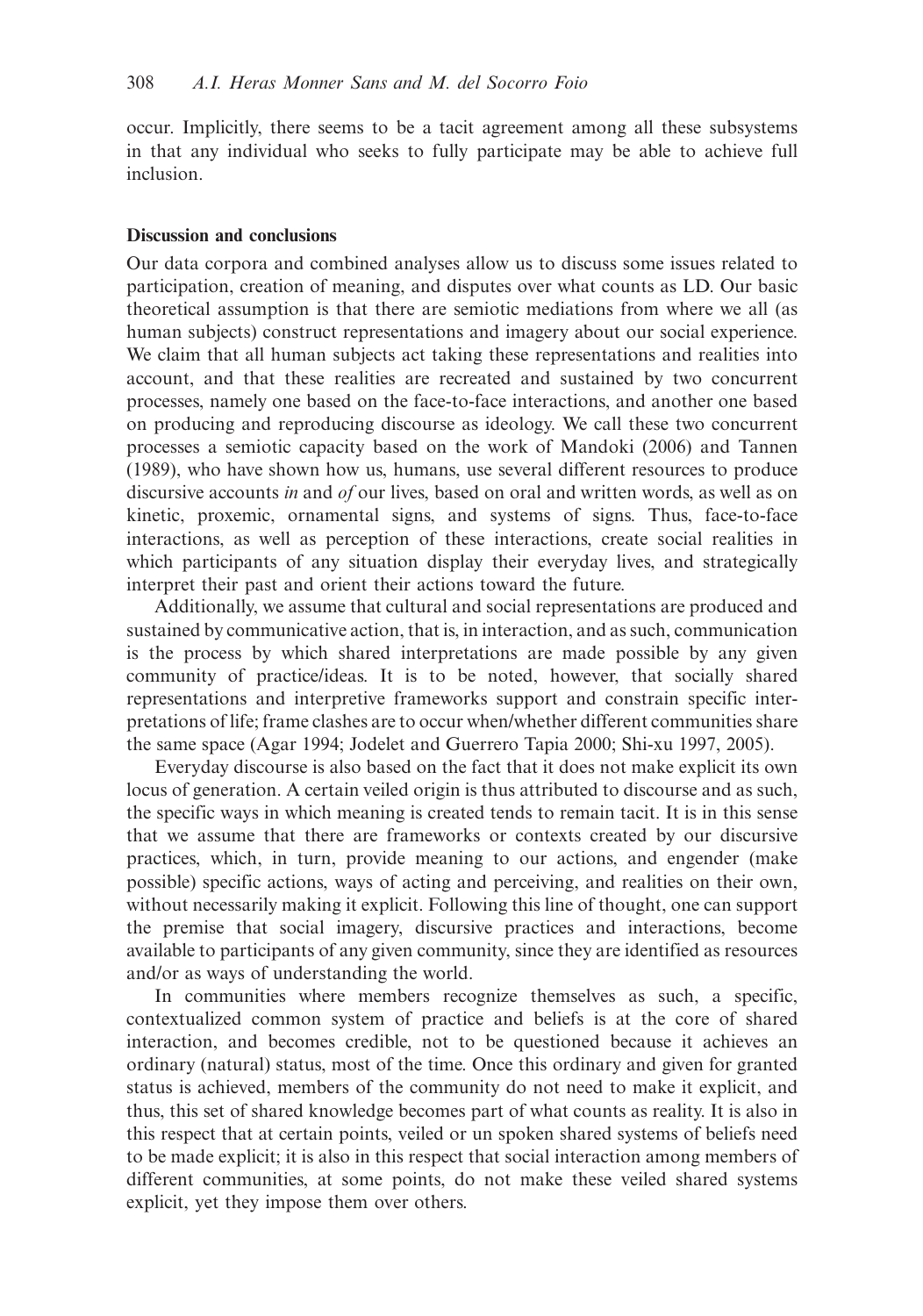However, in a given situation when participants who belong to different communities come together, they may dispute what counts as true, valid or even real; in these situations, as well, any specific community of participants may impose over the others what they determine to be true, valid, or even real. If this is achieved, one may say that they have managed to impose a certain simplifying operation over the other participants, thus making it possible for their logic to prevail, and to reduce a certain amount of complexity at play (Pintos 1994).

In our fieldwork and analysis, we have identified such processes taking place both in the Central and the North East Regions.

We conclude that it is relevant and necessary to take a two-way approach to the study of these kinds of processes: on the one hand, first hand, face-to-face interaction data need to be documented and analyzed in order to identify and interpret the situated meaning-making mechanisms that make politics happen. On the other hand, these data should be looked into as part and parcel of larger social, political and recent (and not so recent) historical processes, since the meaning of an event or cultural category may change when looked at from a different perspective, or as part of a larger context. In this respect, our inter disciplinary team is constructing frames for analyzing different, several pieces of data from angles that may provide insights into 'what is happening here'.

By presenting two different, yet complementary ways in which discourse practices are understood and studied, we have shown a fertile approach toward analyzing social and political action in general and what counts as participation when it is oriented to LD in particular. We in turn have shown that what participants in any social process do, say and think, generate realities to which participants orient their actions and interactions. Discursive practices and face-to-face interaction data should also be interpreted in light of larger sociohistorical contexts, so that other layers of meaning can be taken into account.

The analyses presented here have been oriented by prior analysis of empirical data, pertaining mostly to school settings. For example, in our prior work in schools and classrooms we have coined the analytic category of ambiguous zone (Heras, Guerrero, and Martínez 2005); in other pieces of writing, we have also anchored our analysis to a dialectic pair (position/positioning) which proven to be fertile as well (Heras 1993, 1995). Building on these analytic constructs, and establishing interpretive relationships among them, we are now being able to transpose them to analyze a different social setting, namely situations where civil society is called upon to discuss the orientation toward LD with a participatory approach. We are able to conclude that our basic hypothesis holds constant, albeit the setting (be it school settings or other social situations): human interaction is about making meaning, and the meaning-making process guides definitions of who counts as a participant, under what circumstances, and for what purposes. We support the idea that it is relevant to uncover these meaningmaking processes built in and through discourse, since making them explicit contributes to amplifying the scope of reflexive action on the part of participants.

#### **Notes**

1. This article presents an analysis of data from two of the four regions under study. See [http://www.trabajoydiversidad.com.ar/pres\\_fla.php](http://www.trabajoydiversidad.com.ar/pres_fla.php) for locating on a map the four regions where data collection was conducted.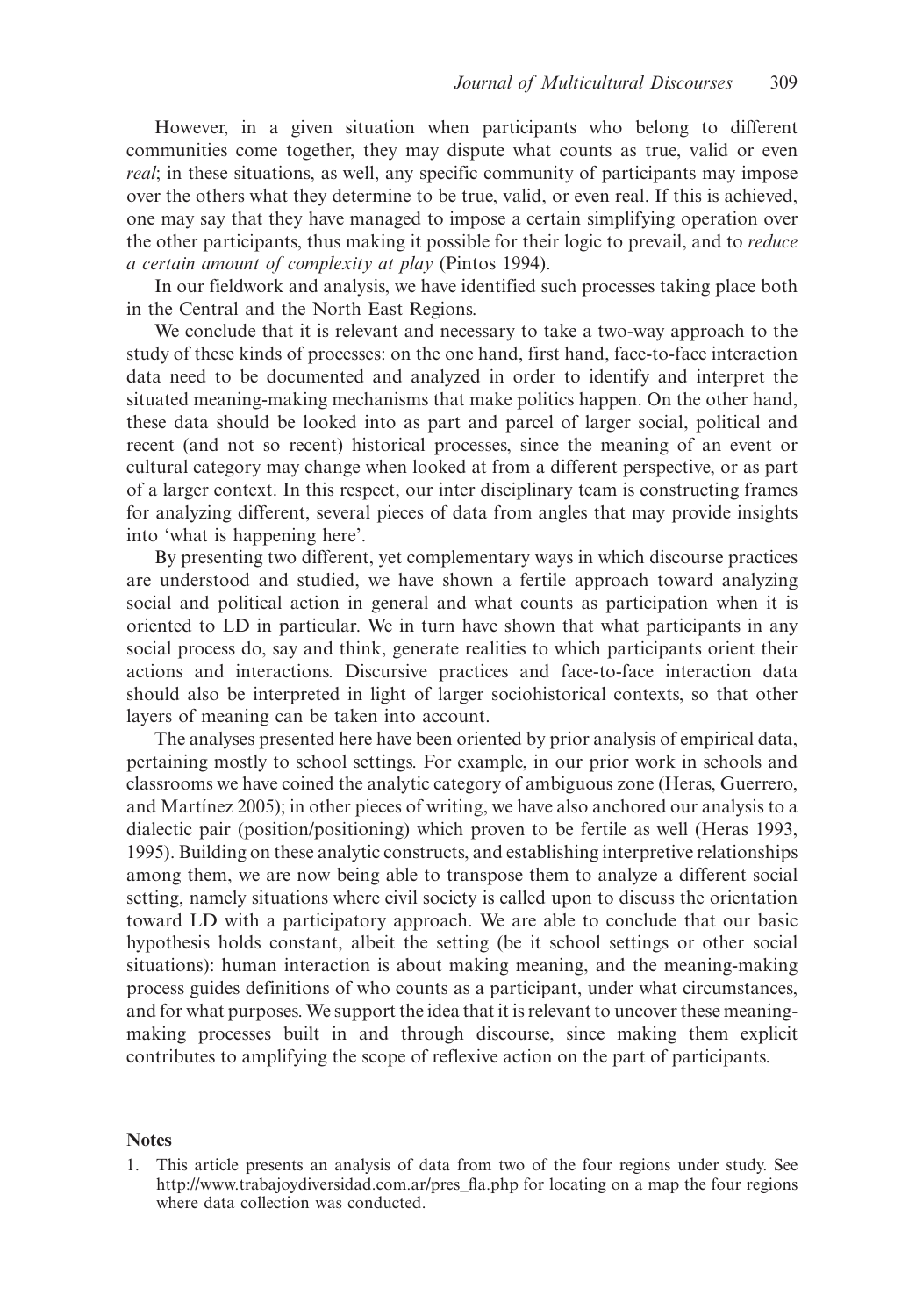2. Collective imagery and/or representations of the social collective are themes discussed by several different authors, such as Marx, Weber, Durkheim, M. Mauss, M. Bloch, L. Dumont, F. Furet, Castoriadis, and Bourdieu.

### Notes on contributors

Dr Ana Inés Heras Monner Sans received her MA and Ph.D. degrees at the University of California, Santa Barbara. She is specialized in sociolinguistics and ethnography and has published many articles and books on the sociolinguistics and ethnography of bilingual education and interaction.

Dr María del Socorro Foio is Professor of Communication at the National University of the Northeast, Argentina. Specialized in communication and semiotic theories, she has published numerous articles and books on the socio-political processes of communication.

### **References**

- Agar, M. 1994. Language shock: Understanding the culture of conversation. New York: William Morrow.
- Arendt, H. 1957. Labor, trabajo acción. Una conferencia. Conferencia pronunciada en 1957 [Labor, work, action. A lecture (1957)]. Buenos Aires, Argentina: Ediciones Paidós.
- Bakhtin, M.M. 1986. Speech genres and other late essays. Austin, TX: University of Texas Press.
- Barreto, A. 2001. La RAMA. Una propuesta para relacionar y compartir experiencias. In Desarrollo Local. Una respuesta a escala humana a la globalización, ed. D. Burin and A.I. Heras, 113-21. Buenos Aires, Argentina: Editorial CICCUS-La Crujía.
- Bertolotto, M.I., and A. Clemente. 2006. Participación y desarrollo local pos crisis. El caso de los planes estratégicos y los consejos consultivos municipales. Ponencia presentada en el II CONGRESO NACIONAL DE POLI´TICAS SOCIALES, Buenos Aires, Argentina, Octubre 2006. En la mesa "Trabajo, Desarrollo y Diversidad. Una investigación sobre metodologías y políticas de desarrollo local con acento en la generación de empleo/ ingresos''.
- Bourdieu, P. 1990. The logic of practice. Stanford, CA: Stanford University Press.
- Des Plats, G. 2006. Exposición en el Taller "Comunas de Buenos Aires 1996-2006", 31 de marzo 2006. Centro de Vecinos de Caballito, Ciudad de Buenos Aires, Argentina.
- Di Pietro, L.J. 2001. Hacia un desarrollo integrador y equitativo: Una introducción al desarrollo local. In Desarrollo Local. Una respuesta a escala humana a la globalización, ed. D. Burin and A.I. Heras, 13–50. Buenos Aires, Argentina: Editorial CICCUS-La Crujía.
- Díaz, R., and J. Villarreal. 2008. Interculturalidad y participación en la provincia de Neuquén: Aportes para una crítica del "desarrollo" en la perspectiva del pueblo originario mapuce. In Trabajo, Desarrollo, Diversidad, ed. A.I. Heras and D. Burin (Coordinadores de edición), 131-60. Buenos Aires, Argentina: Editorial CICCUS/Ediciones INCLUIR.
- Giddens, A. 1979. Central problems in social theory. Action, structure, and contradiction in social analysis. Berkeley, CA: University of California Press.
- Gumperz, J.J. 1982a. Discourse strategies. New York: Cambridge University Press.
- Gumperz, J.J. 1982b. Language and social identity. New York: Cambridge University Press.
- Heras, A.I. 1993. The construction of understanding in a sixth grade bilingual classroom. Linguistics and Education 5, no. 3&4: 275–9.
- Heras, A.I. 1995. Living bilingual, interacting in two languages: An ethnographic and sociolinguistic study of a fourth grade bilingual classroom. PhD diss., Universidad de California, Santa Barbara, CA.
- Heras, A.I., and D. Burin. 2001. Enfoque de sistemas y análisis comunicacional aplicados a procesos de desarrollo local. In Desarrollo Local. Una respuesta a escala humana a la globalización, ed. D. Burin and A.I. Heras, 53-85. Buenos Aires, Argentina: Editorial CICCUS-La Crujía.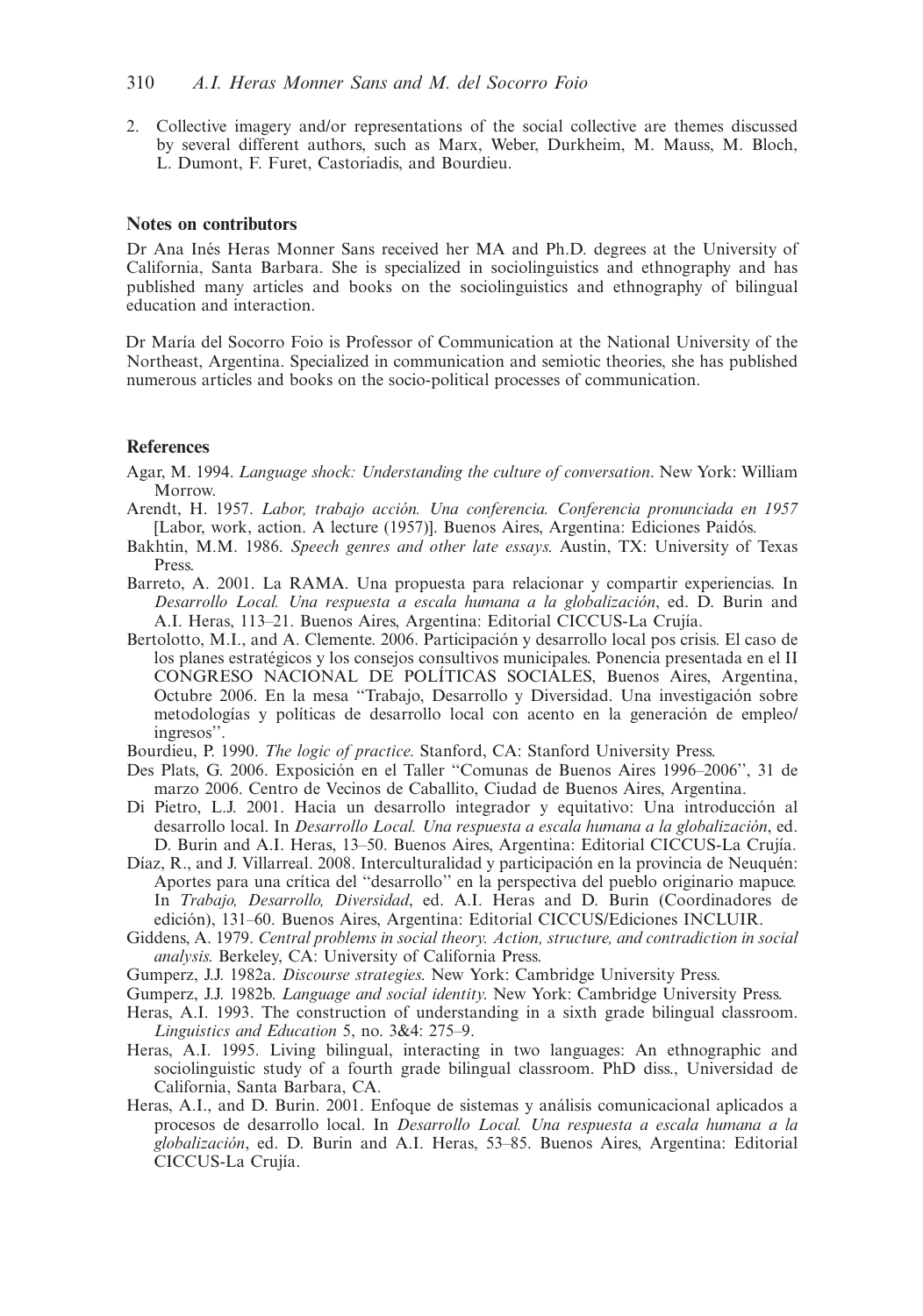- Heras, A.I., W.E. Guerrero, and R.A. Martínez. 2005. Las aulas escolares como zonas ambiguas: microanálisis interaccional sobre percepciones de sí y del otro. Perfiles Educativos 27, no. 109-110: 53-83.
- Heras, A.I., L. Córdova, and D. Burin. 2007. Análisis de la participación en la transición hacia el gobierno por comunas de la ciudad de Buenos Aires. Revista Estudios Políticos, Universidad de Antioquía, Colombia, julio-diciembre, 2007, 31, 183-229.
- Heras, A.I., W.E. Guerrero, and R.A. Martínez. 2005. Las aulas escolares como zonas ambiguas: microanálisis interaccional sobre percepciones de sí y del otro. Perfiles Educativos, vol. 27, No. 109-110, 53-83. Centro de Estudios sobre la Universidad/ UNAM México.
- Heras Monner Sans, A.I., and D. Burin. 2008. Trabajo, Desarrollo, Diversidad. Buenos Aires, Argentina: Editorial CICCUS/INCLUIR.
- Heras Monner Sans, A.I., R.Y. De la Riestra, and D. Burin. (in press). Participación, metodologías, aprendizajes: análisis de dispositivos específicos en el marco de las políticas recientes argentinas. Psicoperspectivas, individuo y sociedad. Revista de la Escuela de Psicología, P.U.C. de Valparaíso, CHILE.
- Heras Monner Sans, A.I., and L.D. Córdova. Análisis de la participación en la transición hacia el gobierno por comunas de la ciudad de Buenos Aires. Revista Estudios Políticos 31: 183-229.
- Heras Monner Sans, A.I., M. Murúa, E. Cangiani, and D. Burin. 2008. Entendidos y malos entendidos en la construcción de la democracia directa: una interrogación de la participación política en la transición al gobierno por comunas en la Ciudad de Buenos Aires. In Transformaciones, ed. Universidad de Tucumán, Argentina Editores [University of Tucumán, Argentina], 836-57. Tucumán, Argentina: Prácticas Sociales e Identidad Cultural.
- Hymes, D. 1974. Foundations in sociolinguistics: An ethnographic approach. Philadelphia, PA: University of Pennsylvania Press.
- Jodelet, D., and A. Guerrero Tapia. 2000. Develando la cultura. Estudios en representaciones sociales. México: Universidad Nacional Autónoma de México.
- Luhmann, N. 1997. Sociedad y sistema: La ambición de la teoría. Barcelona, Spain: Paidós-ICE-UAB.
- Luhmann, N. 1998. *Inclusión y exclusión. En Complejidad y Modernidad*. Madrid, Spain: Trotta.
- Mandoki, K. 2006. Prosaica dos. Prácticas estéticas e identidades sociales. Prosaica Dos. México DF: Siglo Veintiuno Editores.
- Miano, A., and B. Presman. 2008. La experiencia del plan estratégico de Rosario. Participación, diversidad cultural y planificación. In Trabajo, Desarrollo, Diversidad, ed. A.I. Heras and D. Burin (Coordinadores de edición), 95-130. Buenos Aires, Argentina: Editorial CICCUS/Ediciones INCLUIR.
- Pérez, A.M. and S. Foio. 2008. El discurso de la participación y los procesos de desarrollo local. In Trabajo, Desarrollo, Diversidad, ed. A.I. Heras and D. Burin (Coordinadores de edicio´n), 8194. Buenos Aires, Argentina: Editorial CICCUS/Ediciones INCLUIR.
- Pintos, J.L. 1994. Sociocibernética: Marco sistémico y esquema conceptual. In Métodos y técnicas cualitativas de investigación social, ed. J. Gutierrez and J.M. Delgado, 563-80. Madrid, Spain: Síntesis.
- Poggiese, H. 2006. Entrevista videograbada con Heras y Cangiani, en el marco del Proyecto Trabajo, Fecha de la entrevista: 10 de noviembre de 2006 (date when the interview was held was November 10, 2006). Desarrollo, Diversidad.
- Rabey, M., and J.M. Martínez, eds. 2006. La Constitución de la Ciudad de Buenos Aires. Buenos Aires, Argentina: Instituto de Políticas Públicas.
- Rockwell, E. 1987. Reflexiones sobre el proceso etnográfico (1982-1985). México: DIE.
- Rofman, A. 2003. Economías Regionales: Situación actual y propuestas de reactivación con equidad social. Documentos Plan Fénix. [www.econ.uba.ar/www/servicios/Biblioteca/](http://www.econ.uba.ar/www/servicios/Biblioteca/ ponencias/rofman.pdf) [ponencias/rofman.pdf](http://www.econ.uba.ar/www/servicios/Biblioteca/ ponencias/rofman.pdf) (accessed November 21, 2006).